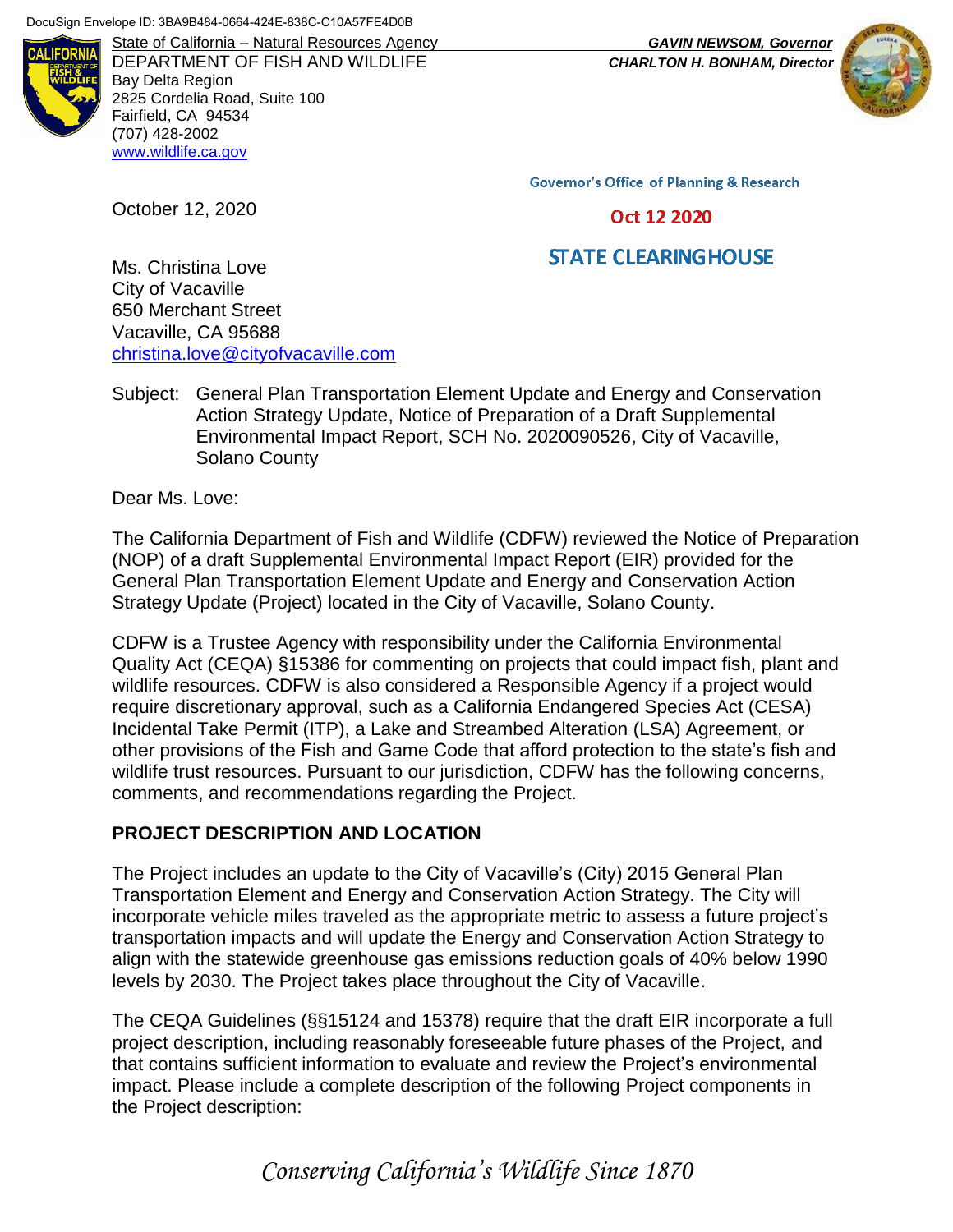Ms. Christina Love City of Vacaville October 12, 2020 Page 2 of 6

- Footprints of permanent Project features and temporarily impacted areas, such as staging areas and access routes.
- Encroachments into riparian habitats, wetlands or other sensitive areas.
- Area and plans for any proposed buildings/structures, ground disturbing activities, fencing, paving, stationary machinery, landscaping, and stormwater systems.
- Operational features of the Project, including level of anticipated human presence (describe seasonal or daily peaks in activity, if relevant), artificial lighting/light reflection, noise and greenhouse gas generation, traffic generation, and other features.
- Construction schedule, activities, equipment, and crew sizes.

## **ENVIRONMENTAL SETTING**

Sufficient information regarding the environmental setting is necessary to understand the Project's, and its alternative's (if applicable), significant impacts on the environment (CEQA Guidelines, §§15125 and 15360). CDFW recommends that the CEQA document prepared for the Project provide baseline habitat assessments for special-status plant, fish and wildlife species located and potentially located within the Project area and surrounding lands, including all rare, threatened, or endangered species (CEQA Guidelines, §15380). Fully protected, threatened or endangered, candidate, and other special-status species that are known to occur, or have the potential to occur in or near the Project site, include, but are not limited to:

- Swainson's hawk (*Buteo swainsoni*), state listed as threatened
- Contra Costa goldfields (*Lasthenia conjugens*), federally listed as endangered, California Rare Plant Rank (CRPR) 1B.1
- Two-fork clover (*Trifolium amoenum*), federally listed as endangered, CRPR 1B.1
- Vernal pool tadpole shrimp (*Lepidurus packardi*), federally listed as endangered
- Vernal pool fairy shrimp (*Branchinecta lynchi*), federally listed as threatened
- Valley elderberry longhorn beetle (*Desmocerus californicus dimporhpus*), federally listed as threatened
- Burrowing owl (*Athene cunicularia*), California Species of Special Concern (SSC)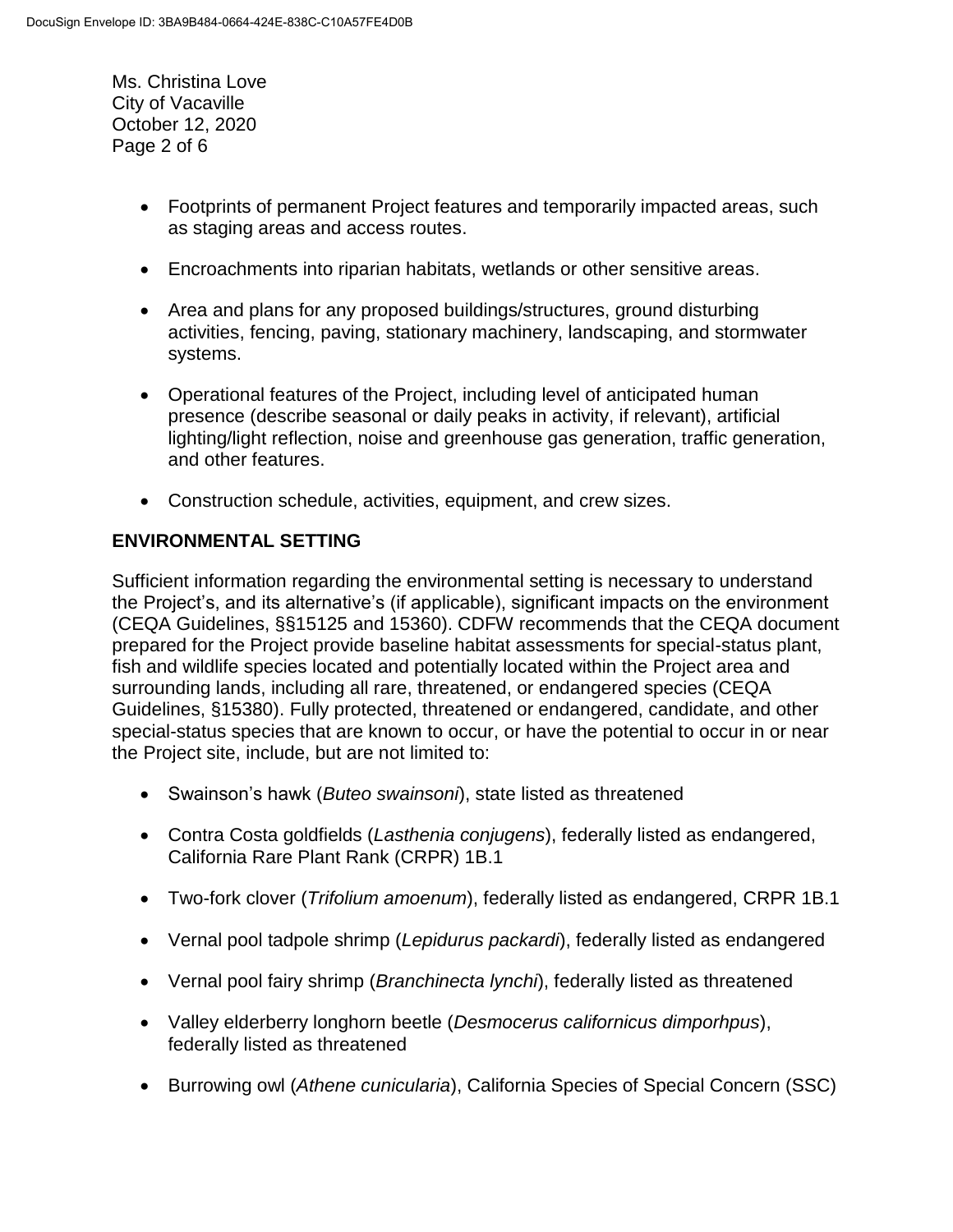Ms. Christina Love City of Vacaville October 12, 2020 Page 3 of 6

- Western pond turtle (*Emys marmorata*), SSC
- Foothill yellow-legged frog (*Rana boylii*), SSC
- Townsend's big-eared bat (*Corynorhinus townsendii*), SSC
- Baker's navarretia (*Navarretia leucocephala ssp. bakeri*), CRPR 1B.1
- Lengenere (*Lengenere limosa*), CRPR 1B.1
- Adobe-lily (*Fritillaria pluriflora*), CRPR 1B.2
- Alkali milk-vetch (*Astragalus tener var. tener*), CRPR 1B.2
- Heartscale (*Atriplex cordulata var. cordulata*) CRPR 1B.2
- Recurved larkspur (*Delphinium recurvatum*), CRPR 1B.2
- Saline clover (*Trifolium hydrophilum*), CRPR 1B.2
- San Joaquin pearlscale (*Extriplex joaquinana*), CRPR 1B.2
- Dwarf downingia (*Downingia pusilla*), CRPR 2B.2
- White-tailed kite (*Elanus leucurus*), Fully Protected Species

Habitat descriptions and species profiles should include information from multiple sources: aerial imagery, historical and recent survey data, field reconnaissance, scientific literature and reports, and findings from "positive occurrence" databases such as California Natural Diversity Database (CNDDB). Based on the data and information from the habitat assessment, the CEQA document can then adequately assess which special-status species are likely to occur in the Project vicinity.

CDFW recommends that prior to Project implementation, surveys be conducted for special-status species with potential to occur, following recommended survey protocols if available. Survey and monitoring protocols and guidelines are available at: [https://wildlife.ca.gov/Conservation/Survey-Protocols.](https://wildlife.ca.gov/Conservation/Survey-Protocols)

Botanical surveys for special-status plant species, including those with a California Rare Plant Rank [\(http://www.cnps.org/cnps/rareplants/inventory/\)](http://www.cnps.org/cnps/rareplants/inventory/), must be conducted during the blooming period for all sensitive plant species potentially occurring within the Project area and require the identification of reference populations. Please refer to CDFW protocols for surveying and evaluating impacts to rare plants available at: [https://wildlife.ca.gov/Conservation/Plants.](https://wildlife.ca.gov/Conservation/Plants)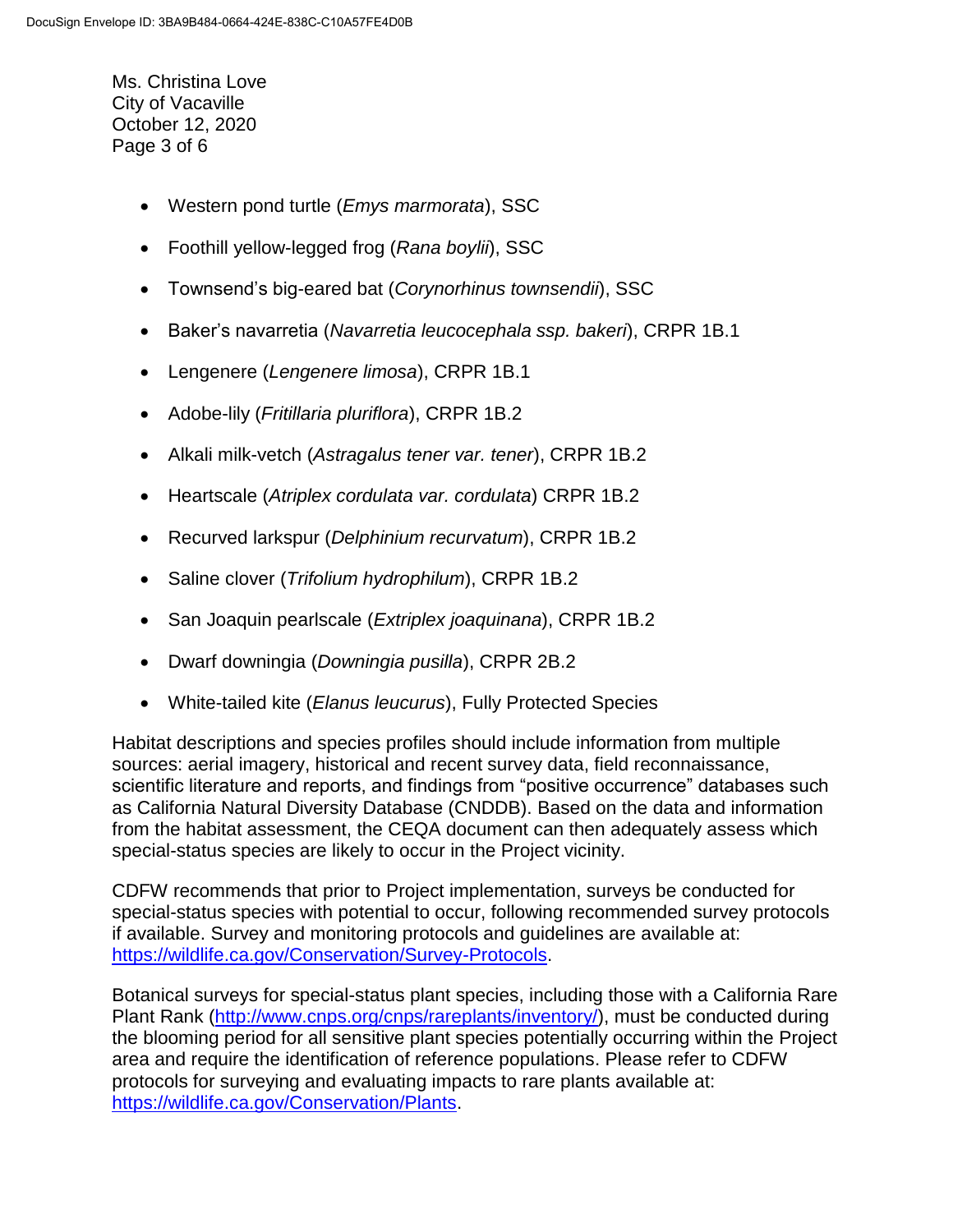Ms. Christina Love City of Vacaville October 12, 2020 Page 4 of 6

### **IMPACT ANALYSIS AND MITIGATION MEASURES**

The CEQA Guidelines (§15126.2) necessitate that the draft EIR discuss all direct and indirect impacts (temporary and permanent) that may occur with implementation of the Project. This includes evaluating and describing impacts such as:

- Potential for "take" of special-status species;
- Loss or modification of breeding, nesting, dispersal and foraging habitat, including vegetation removal, alternation of soils and hydrology, and removal of habitat structural features (e.g. snags, roosts, overhanging banks);
- Permanent and temporary habitat disturbances associated with ground disturbance, noise, lighting, reflection, air pollution, traffic or human presence; and
- Obstruction of movement corridors, fish passage, or access to water sources and other core habitat features.

The CEQA document also should identify reasonably foreseeable future projects in the Project vicinity, disclose any cumulative impacts associated with these projects, determine the significance of each cumulative impact, and assess the significance of the Project's contribution to the impact (CEQA Guidelines, §15355). Although a project's impacts may be insignificant individually, its contributions to a cumulative impact may be considerable; a contribution to a significant cumulative impact, e.g., reduction of available habitat for a listed species, should be considered cumulatively considerable without mitigation to minimize or avoid the impact.

Based on the comprehensive analysis of the direct, indirect, and cumulative impacts of the Project, the CEQA Guidelines (§§ 15021, 15063, 15071, 15126.2, 15126.4 and 15370) direct the lead agency to consider and describe all feasible mitigation measures to avoid potentially significant impacts in the draft EIR, and/or mitigate significant impacts of the Project on the environment. This includes a discussion of take avoidance and minimization measures for special-status species, which are recommended to be developed in early consultation with the U.S. Fish and Wildlife Service, the National Marine Fisheries Service and CDFW. These measures can then be incorporated as enforceable Project conditions to reduce potential impacts to biological resources to less-than-significant levels. Fully protected species such as white-tailed kite may not be taken or possessed at any time (Fish and Game Code § 3511). Therefore, the draft EIR is advised to include measures to ensure complete take avoidance of this fully protected species.

CDFW is available to provide biological Mitigation Measures for special-status species, including fully protected species and those species listed above.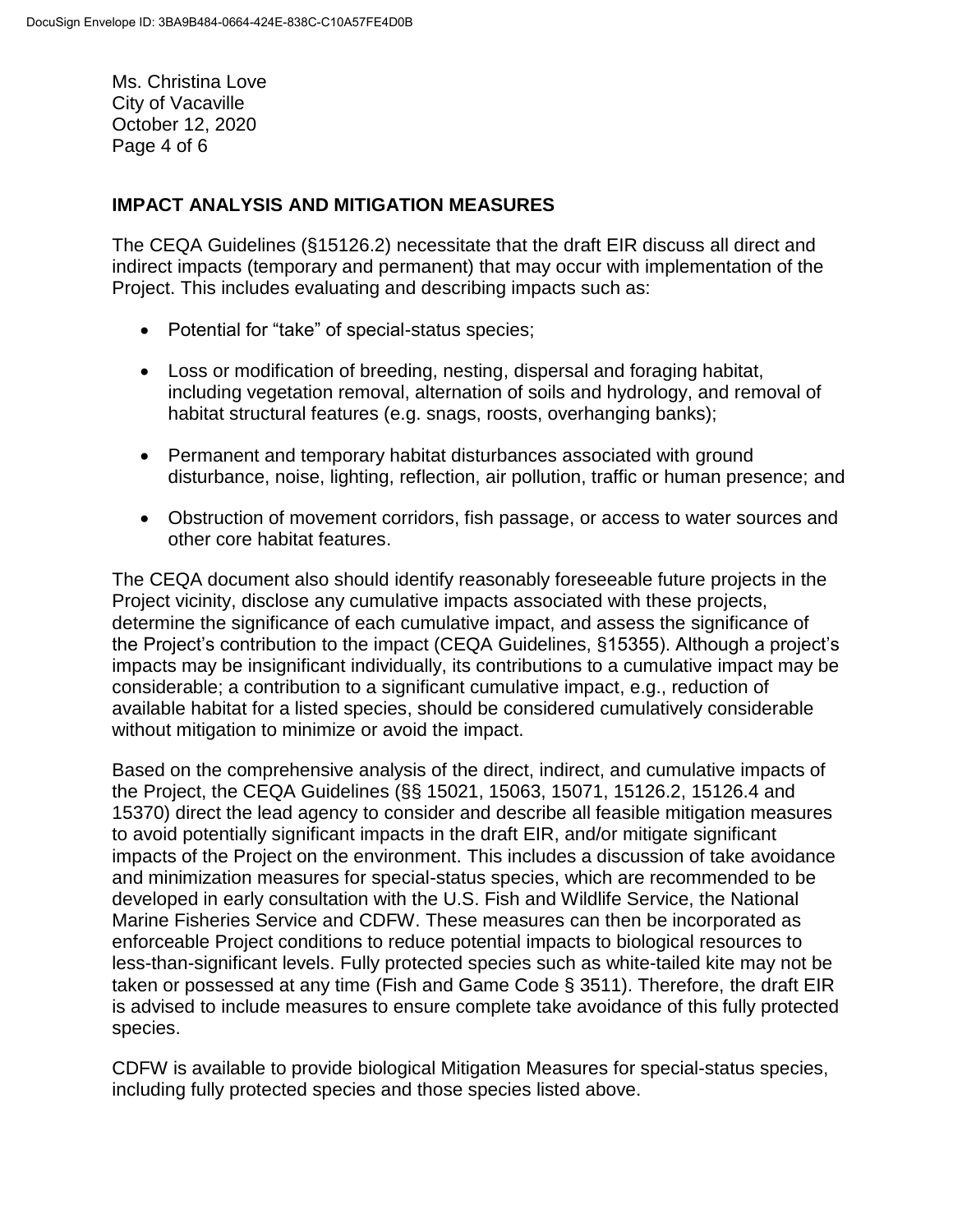Ms. Christina Love City of Vacaville October 12, 2020 Page 5 of 6

### **REGULATORY REQUIREMENTS**

#### *California Endangered Species Act*

Please be advised that a CESA ITP must be obtained if the Project has the potential to result in take<sup>1</sup> of plants or animals listed under CESA, either during construction or over the life of the Project. Issuance of a CESA Permit is subject to CEQA documentation; the CEQA document must specify impacts, mitigation measures, and a mitigation monitoring and reporting program. If the Project will impact CESA listed species, early consultation is encouraged, as significant modification to the Project and mitigation measures may be required in order to obtain a CESA ITP.

CEQA requires a Mandatory Finding of Significance if a project is likely to substantially restrict the range or reduce the population of a threatened or endangered species. (Pub. Resources Code, §§ 21001, subd. (c), 21083; CEQA Guidelines, §§ 15380, 15064, and 15065). Impacts must be avoided or mitigated to less-than-significant levels unless the CEQA Lead Agency makes and supports Findings of Overriding Consideration (FOC). The CEQA Lead Agency's FOC does not eliminate the project proponent's obligation to comply with CESA.

### *Lake and Streambed Alteration Agreement*

CDFW requires an LSA Notification, pursuant to Fish and Game Code section 1600 et. seq., for project activities affecting lakes or streams and associated riparian habitat. Notification is required for any activity that may substantially divert or obstruct the natural flow; change or use material from the bed, channel, or bank including associated riparian or wetland resources; or deposit or dispose of material where it may pass into a river, lake or stream. Work within ephemeral streams, washes, watercourses with a subsurface flow, and floodplains are subject to notification requirements. CDFW will consider the CEQA document for the Project and may issue an LSA Agreement. CDFW may not execute the final LSA Agreement until it has complied with CEQA as a Responsible Agency.

### *Migratory Birds and Raptors*

 $\overline{a}$ 

CDFW also has authority over actions that may disturb or destroy active nest sites or take birds without authorization. Fish and Game Code sections protecting birds, their eggs, and nests include sections 3503, 3503.5, and 3513. Fully protected species may not be taken or possessed at any time (Fish and Game Code, § 3511). Migratory birds are also protected under the federal Migratory Bird Treaty Act.

<sup>1</sup> Take is defined in Fish and Game Code section 86 as hunt, pursue, catch, capture, or kill, or attempt any of those activities.